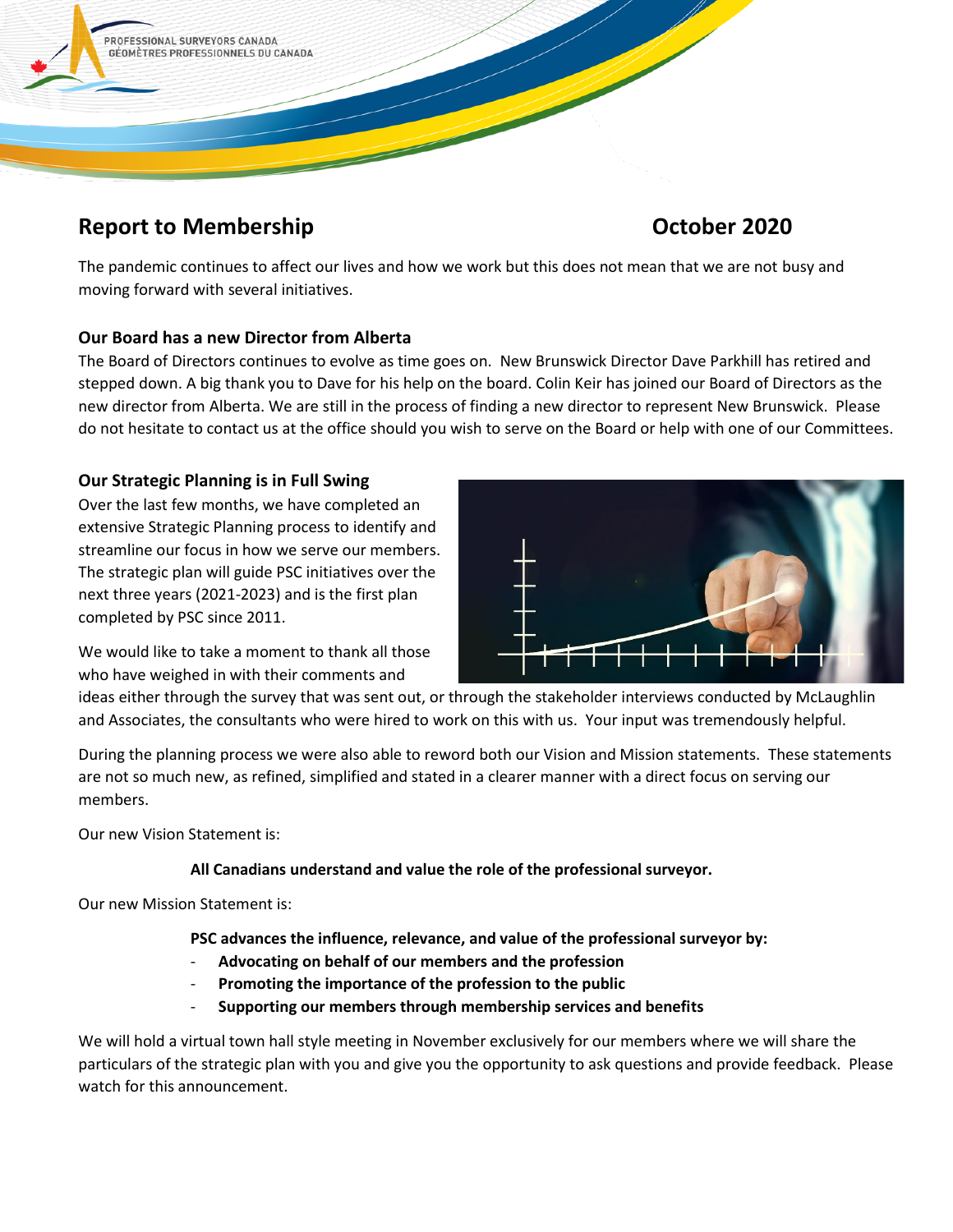## **Unauthorized Practice of Surveying – Town of Birch Hills Issue Resolved**

As reported in our previous Quarterly Report; the Town of Birch Hills, Saskatchewan, on their website was offering a lot corner location service for its residents at a low cost. The Saskatchewan Land Surveyors' Association approached the Town regarding the unauthorized practice of surveying, but no retraction of survey monument location services was made. In July 2020, Birch Hills ceased locating survey monuments for their citizens.

Professional Surveyors Canada has engaged a Saskatchewan based lawyer to research the liabilities and legalities associated with the unauthorized practice of land surveying by municipalities, and to write an article on the matter to be published in a manner targeting municipalities across Canada. These practices result in significant liability for municipalities and their residents with negligible benefits, and PSC's goal is to effectively communicate this message to municipal leaders in a positive manner.

### **PSC Responds to Canadian Space Agency**

PSC was invited by the Canadian Space Agency through Natural Resources Canada to provide our industry's input into direction on Space Based Earth Observations (SBEO). Given a timeline of eight days, PSC quickly convened a member-driven group to review and respond to the notice with emphasis on investment in the NRCan Precise Point Positioning service and future real time, civilian level absolute positioning services. Our response is posted in the [position paper section](https://www.psc-gpc.ca/news-and-connect/initiatives/position-papers/) of the website.

The Board extends special thanks to Barry Vey, Robyn Ash and Dan Gerard for helping us put together an effective response in an exceptionally fast time frame.

### **Professional Liability Insurance**

The PLI committee continues to monitor all claims within our program and the insurance market in general. There has been a significant reduction in the number of claims in 2020. We are not sure if this is a result of business operations differing due to COVID or if this is an anomaly, similar to the anomaly in 2011 – 2012 where we saw an increase in the number and severity of claims.

The insurance market in general has become significantly tighter in the last couple of years and it appears that this will continue for a couple more years at least. You have likely noticed this in your personal home insurance and perhaps in your business general liability insurance. We are working with our actuarial consultant, as well as the broker and insurer, to continue to provide the most comprehensive and best coverage at a reasonable price.

### **International Collaboration**

PSC and [Consulting Surveyors National](https://www.consultingsurveyors.com.au/) (CSN), our sister organisation in Australia, have set up a quarterly cultural exchange. Topics will vary but will be relevant to the professional survey industry in both countries.

The first exchange took place on September  $10<sup>th</sup>$  and the discussion was about the surveying similarities and



differences between Australia and Canada. This discussion lead to a connection between CBEPS and the University of

Southern Queensland. USQ has offered correspondence and online education for professional surveyors since 1980 and has become one of the top four-year degree programs for professional surveyors in Australia.